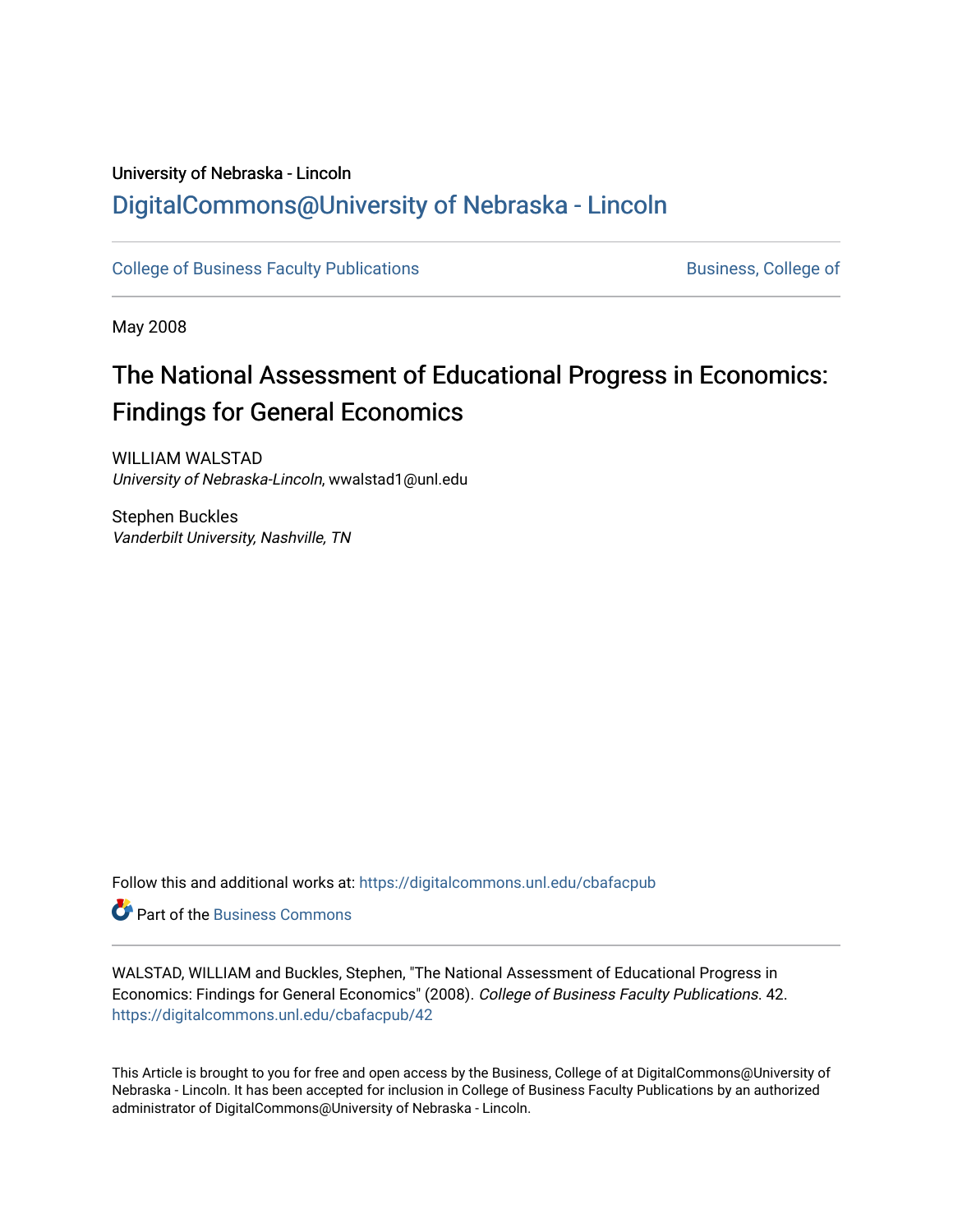## ASSESSMENT OF ECONOMICS IN US HIGH SCHOOLS AND UNDERGRADUATE PROGRAMS'

## The National Assessment of Educational Progress in Economics: Findings for General Economics

## By WILLIAM B. WALSTAD AND STEPHEN BUCKLES\*

Since 1969, achievement studies have been conducted in various subjects in elementary and secondary school curricula as part of the National Assessment of Educational Progress (NAEP). Economics has now been added to the list. This study offers a brief description of the NAEP test in economics and presents some findings from the 2006 assessment given to twelfth-grade students who were taking a general economics course.

NAEP is mandated by Congress and administered by the National Center for Education Statistics (NCES) at the US Department of Education. Policy direction and review are under the control of the National Assessment Governing Board (NAGB). For the economics assessment, the National Council on Economic Education, the American Institutes for Research, and the Council of Chief State School Officers developed a content framework for economics in 2001. These organizations established several committees composed of economists, educators, business and government leaders, and testing experts to prepare the assessment framework, subject to final approval by the NAGB.'

The major decision for the test developers was what economics content should be included in the test. Most economics courses in high schools last for a semester and cover basic microeconomic and/or macroeconomic concepts and applications. Some economics courses are Advanced Placement or honors courses that focus on college-level principles of economics. There are also combined courses in economics with government. A limited amount of economics content also may be taught in such subjects as consumer economics or personal finance, business education or entrepreneurship, history, and government (Walstad 2001). Given these conditions, the framework had to cover the broad range of what high school students might be taught about economics. A decision was made to target the assessment at what would likely be taught in a general economics course for highschool students and the document used for content specification was the *Voluntary National* **Content Standards in Economics.<sup>2</sup>** 

#### **I. Data and Sample**

The testing for the NAEP in economics was conducted in March 2006. The data were collected from a nationally representative sample of 11,490 twelfth-grade students in 590 public and nonpublic schools to represent a target population of 3,059,000 students. Following typical NAEP procedures, the sample was selected using a stratified, three-stage design that involved sampling students from selected public and private schools across the nation. NAEP data were then weighted by various factors so that the sample results can be used to draw valid

*<sup>&</sup>quot;fiscussunts:* Alan Krueger, Princeton University; Wendy A. Stock, Montana State University: Tisha L. N. Emerson, Baylor University.

<sup>\*</sup> Walstad: Department of Economics, 339 College of Business Administration, University of Nebraska-Lincoln, Lincoln, NE 68588-0402 (e-mail: wwalstadl@unl.edu); Buckles: Department of Economics, Vanderbilt University, 417 Calhoun, Box 1819B, Nashville, TN 37235 (e-mail: Stephen.Buckles@Vanderbilt.edu). <sup>1</sup> For a copy and details see www.nagb.org/frameworks/

economics\_06.pdf.

 $\degree$ See www.ncee.net. The standards were used for NAEP economics as originally written. but the underlying benchmarks were revised, and a benchmark on the time value of money was added. The content of the NAEP test is similar to another high school test (Walstad and Ken Rebeck 2001).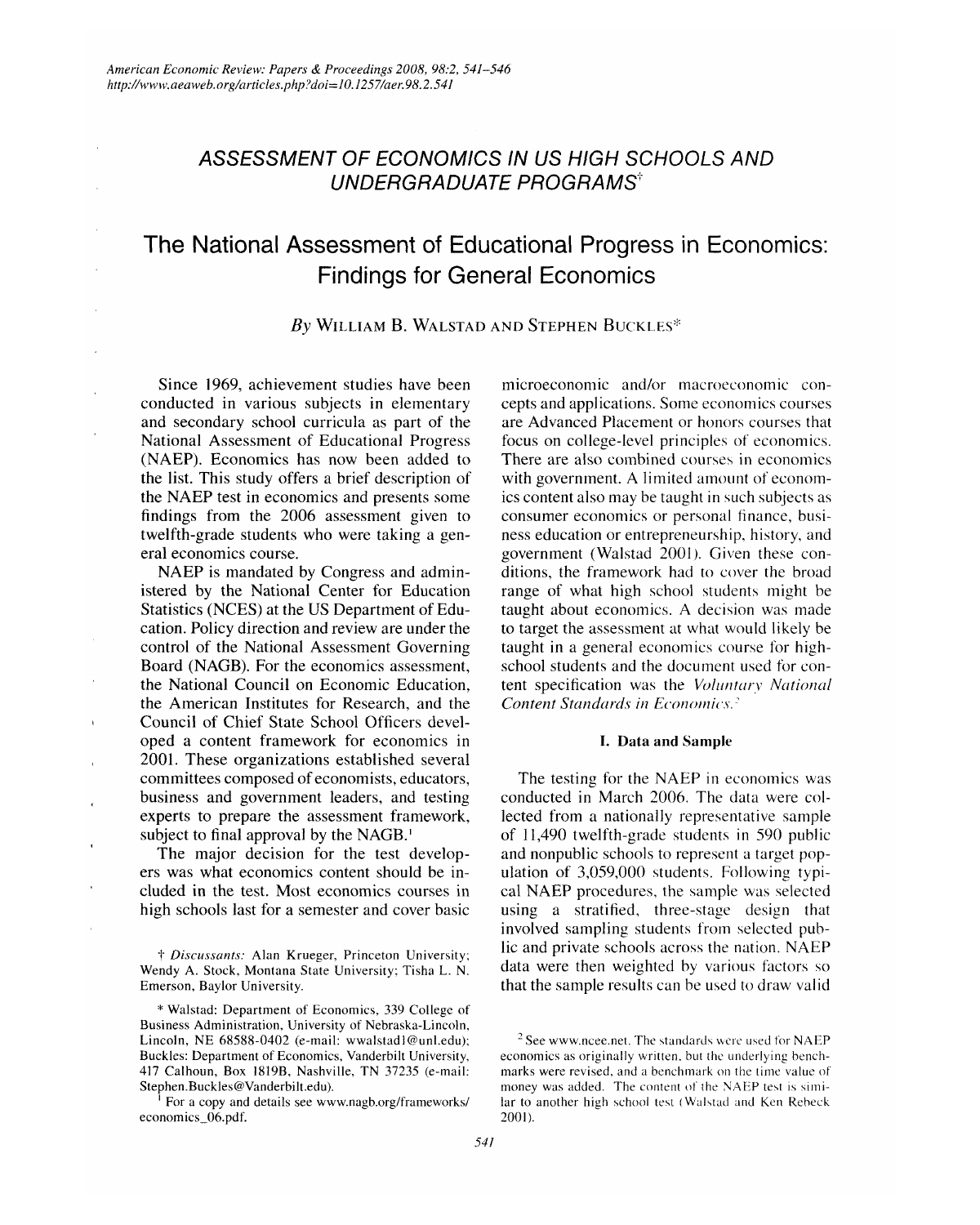inferences about the population (Eugene G. Johnson 1989).

The school participation rate for the economics assessment was 79 percent and the student participation rate was  $72$  percent. NCES standards require that the data be studied for nonreponse bias if the participation rate for schools or students falls below 85 percent. Further NCES analysis found that nonresponse adjustments and school substitution reduced the observable nonresponse for schools and students. The NAGB also requires that the results not be reported for any major subgroup for which the participation rate falls below 70, which in the case of the economics assessment applied to the results for the western region and for private schools.

After a year of preparation, the NCES presented general findings at a press conference in August 2007, and released a published report (Nancy Mead and Brent Sandene  $2007$ ).<sup>3</sup> This report presents the overall results for all students and offered some breakdowns of the findings by demographics. Results on NAEP assessments are reported as scale scores and by achievement levels. The scale scores for economics are set from 0 to 300, with a mean of 150. The three achievement levels are basic, proficient, and advanced. Students at or above the *basic* level demonstrate partial mastery of the prerequisite knowledge and skills that are fundamental for proficient work. Students at the *projicient* level demonstrate solid academic performance by showing competency, including subject-matter knowledge, application of such knowledge to real-world situations, and analytical skills appropriate to the subject matter. Students at the *advanced* level demonstrate superior performance on each of the testing tasks. Seventynine percent of the students scored at or above the basic level (a scale score of 123 and above); 42 percent performed at or above the proficient level (160 and above); and 3 percent were in the advanced level (at and above 208). The report also contained some of the 53 released questions from the assessment, and it provided item maps that described the content of economics items and their relative difficulty for students.<sup>4</sup>

To permit the subgroup and background analyses, the NAEP collects data through background questionnaires administered to students, their teachers, and the school principal or a designee.<sup>5</sup> Some of these questions are standard for every NAEP assessment and cover student demographics. Other background information is collected on factors such as coursework, instructional practices, and other influences that might affect academic performance. When data on the scale scores are combined with the survey data, a sizable dataset for further analysis is created. NCES placed the dataset online with access through its NAEP Data Explorer (NDE).6

#### **11. Results for General Economics**

One variable created for the NDE dataset classified all high school students into five types based on whether students responded yes to having taken such courses in grades 9 through 12: (a) *general economics* (49 percent); (b) *advanced economics* (Advanced Placement, International Baccalaureate, or honors that are typically college oriented; 16 percent); (c) *combined* (courses or units in government and economics; 12 percent); (d) *consumer/business* (consumer economics or personal finance or business principles; 11 percent); and (e) *no economics* (none of all the types of courses above were taken;  $13$  percent).<sup>7</sup> The current study focuses on the general economics students because this group is the largest segment of the high-school sample, the NAEP content framework was targeted at general economics, and there may be more similarity among the general economics courses than with other course types.

The survey results can be used to identify student, teacher, or school factors that appear to be associated with sizable differences in test scores. The responses to the student survey will be given the most attention because many of the school and teacher items are only indirectly connected with students. The results are largely exploratory and descriptive, but they are

<sup>&</sup>lt;sup>3</sup> Available at: http://nces.ed.gov/nationsreportcard/ economics.

<sup>&</sup>lt;sup>4</sup> All released items are available at: http://nces.ed.gov/ **nationsreportcard/itmrls/.** 

<sup>&</sup>lt;sup>5</sup> For the economics surveys, go to: http://nces.ed.gov/ **nationsreportcard/bgquest.asp.** 

**http://nces.ed.gov/nationsreportcard/nde.** 

<sup>&</sup>lt;sup>7</sup> The NDE coursework variable may overstate coursework when compared with another coursework variable, but the alternative also has its limitations.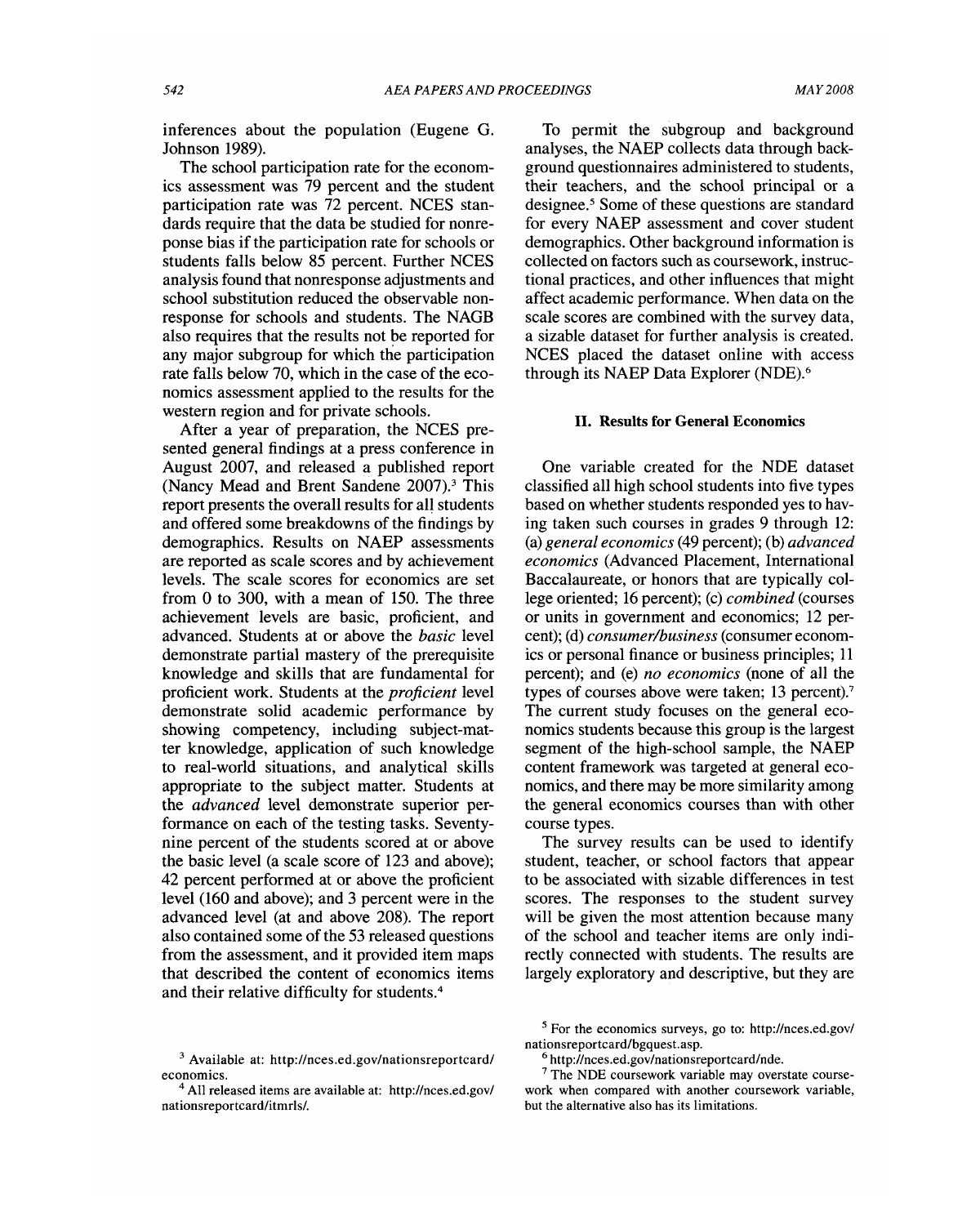TABLE 1-GENERAL ECONOMICS SCORES BY DEMOGRAPHICS

|                                 | Score | s.e.    | %   |
|---------------------------------|-------|---------|-----|
| Total scale score (0–300)       | 151   | 1.0     | 100 |
| HS program: academic            | 159   | 1.2     | 51  |
| HS program: general or vo-tech  | 143   | 1.1     | 49  |
| Male                            | 154   | 1.0     | 51  |
| Female                          | 148   | 1.2     | 49  |
| White                           | 159   | 0.9.    | 64  |
| Black or African American       | 131   | 1.4     | 13  |
| Hispanic                        | 136   | 1.1     | 15  |
| Asian American/Pacific Islander | 151   | 4.4     | 5   |
| Parents' education:             |       |         |     |
| High school or less             | 138   | 1.3     | 30  |
| Some college                    | 150   | 1.0     | 24  |
| College graduate                | 159   | 1.1     | 47  |
| Books in the home:              |       |         |     |
| 0 to 25                         | 136   | $1.2\,$ | 28  |
| 26 to 100                       | 151   | 1.1     | 38  |
| More than 100                   | 163   | 0.9     | 34  |
| School lunch program:           |       |         |     |
| Eligible                        | 136   | 1.0     | 24  |
| Ineligible or unknown           | 156   | $1.0\,$ | 76  |

suggestive of what might be found when causal modeling is conducted with the released data.

As shown in Table 1, the mean scale score for students in general economics is 151.\* This average score masks differences by the type of high school program. For example, about half of the students are enrolled in an academic or college preparatory program. The other half are enrolled in either a general program (43 percent) or vocational and technical programs (5 percent). Students in academic programs have a significantly higher score than other students.

Demographic factors showed significant differences among students taking general economics, as has been the case with results from NAEP achievement tests at the twelfth grade in many other subjects. Males significantly outscored females. Whites and Asian Americans and Pacific Islanders scored significantly higher than did African Americans and Hispanics.

In addition, several socioeconomic indicators show substantial differences. Those students whose parents had only a high-school education or did not graduate from high school had significantly lower average scores, compared with the scores for students whose parents had some college, which in turn was significantly lower than the scores for students whose parents were college graduates. The number of books a student reported having in a home is another socioeconomic indicator. As the number increases from  $0-25$  to  $26-100$  to 100 or more, there is a significant increase in test scores. A third socioeconomic indicator is taken from the school survey and reports on whether a student tested was eligible for a free school lunch. Those students who are eligible have significantly lower scores than those who are ineligible or for whom there is no information.

As shown in Table 2, student perceptions often reflect the level of understanding students demonstrate in a general economics course. In fact, the responses to several questions provide evidence on the validity of the test. An expected inverse relationship was found between the perceived difficulty of the test and achievement. When asked how hard this test was compared with other tests taken this school year, those students who said the test was harder than others had significantly lower test scores than those students who said the test was easier than other ones they had taken. Another expected inverse relationship was found with student effort. The students who said they tried harder or much harder on this test as on other tests had significantly lower achievement scores than other students, presumably because they had less ability or were less prepared. Students who said they did not try as hard on this test as on other tests did significantly better than the first group, most likely because this was a higher ability group or a more prepared group who could afford to relax somewhat on this test and still do well. The students with the highest scores, however, were those who said they tried as hard on this test as on other tests, indicating that putting forth their typical effort on this test produced results.

An economics course likely influences students' perceptions of what they gain from a course in predictable ways. Eighty-seven percent of general economics students agreed that the course had helped them understand the US economy. Most students (over eight in ten) agreed that taking the general economics course helped them understand more about current events and public policy. Students who expressed agreement on these two course outcomes had significantly higher scores compared with those students who disagreed.

Although average scores vary by course type (e.g., advanced) in expected ways, useful comparisons need more precision for some types and more analysis than is possible with NDE.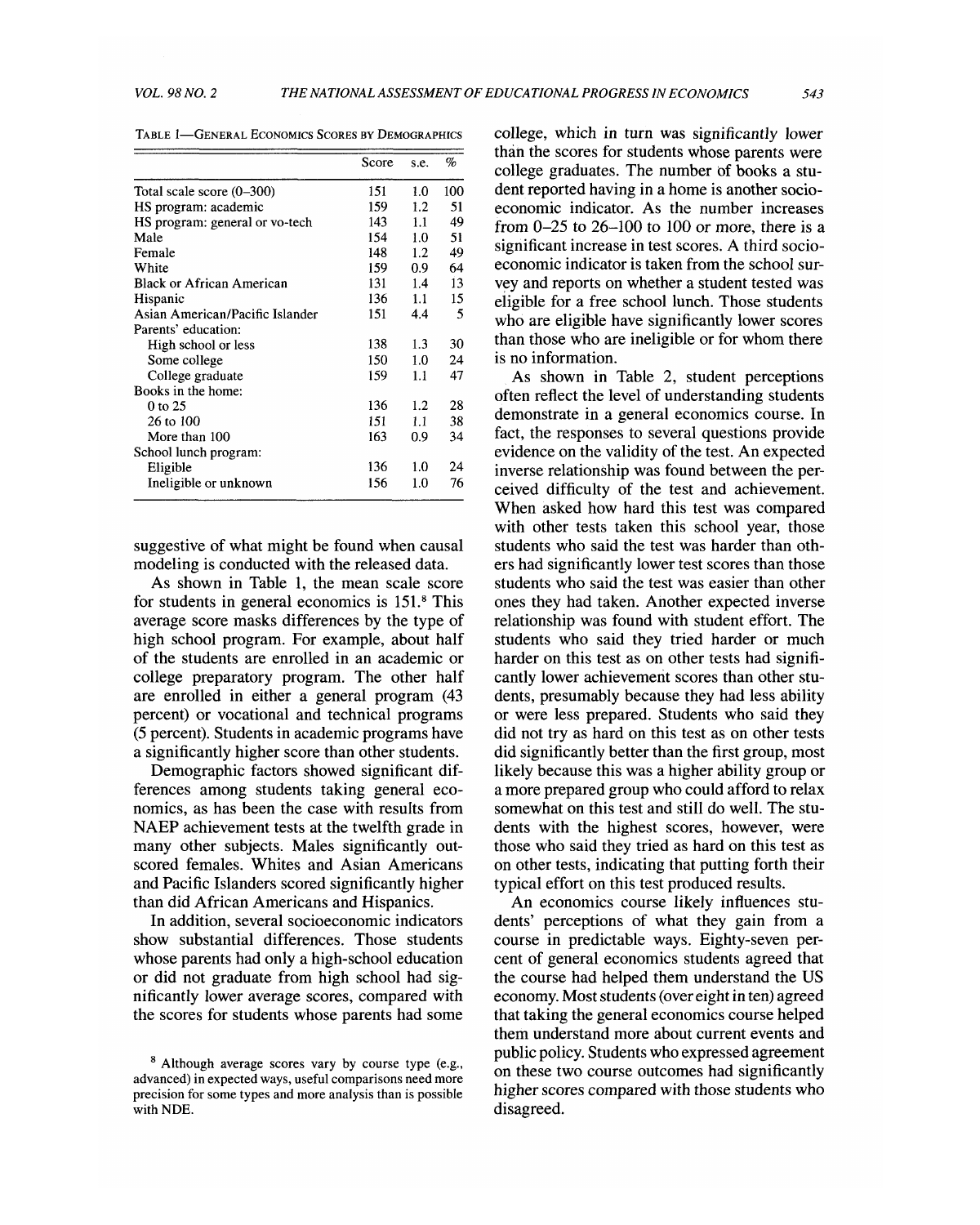| Survey items                             | Score | s.e. | Percent |
|------------------------------------------|-------|------|---------|
| Test difficulty:                         |       |      |         |
| Easier than others                       | 155   | 1.2  | 48      |
| As hard as others                        | 151   | 1.2  | 37      |
| Harder than others                       | 145   | 1.3  | 15      |
| Test effort:                             |       |      |         |
| Tried not as hard as on other tests      | 149   | 1.4  | 40      |
| Tried as hard as on other tests          | 156   | 1.1  | 51      |
| Tried harder than on other tests         | 139   | 2.0  | 9       |
| Course helped me understand:             |       |      |         |
| Current events & public policy: agree    | 152   | 1.0  | 81      |
| Current events & public policy: disagree | 148   | 1.5  | 19      |
| US economy: agree                        | 153   | 1.0  | 87      |
| US economy: disagree                     | 141   | 1.6  | 13      |
| International economy: agree             | 152   | 1.0  | 72      |
| International economy: disagree          | 150   | 1.3  | 28      |
| Personal finances: agree                 | 151   | 1.1  | 71      |
| Personal finances: disagree              | 152   | 1.1  | 29      |
| Choices about future education: agree    | 149   | 1.1  | 64      |
| Choices about future education: disagree | 156   | 1.1  | 36      |
| Plans after high school:                 |       |      |         |
| Four-year college                        | 160   | 1.0  | 58      |
| Two-year college                         | 143   | 1.2. | 20      |
| Work/business education/military/other   | 138   | 1.4  | 22      |

**TABLE 2-GENERAL ECONOMICS BY OPINIONS AND PERCEPTIONS** 

There was slightly less agreement (about seven in ten) among students with the notion that the course helped improve understanding of personal finance and understanding of the international economy. For these two outcomes, there was no validating information in the form of a significant difference in test scores for those students who agreed or disagreed. These results were expected. Personal finance is taught only tangentially in most general economics courses. International economics is sometimes taught, but typically at the end of a course when there are time constraints, and teachers are less prepared to handle this more complex content. A smaller percentage of students (six in ten) thought a general economics course helped them make choices about their future education and career. The scores for those students who agreed were significantly lower than the scores for those students who disagreed with the proposition.

By the time the test was conducted, most students probably had a good idea of what they planned to do after high school. The students who plan to attend four-year colleges were most likely academically inclined and so it was expected that they would score higher than students who planned to attend two-year colleges. Students who planned to work, get business training, go into the military, or do something else had significantly lower scores, as one might expect.

In Table **3,** the focus turns to instructional practices and outside activities that appear to be associated with differences in test scores. In the survey, students were given a list of economics-related activities and asked to indicate which ones they participated in either for a class or as an extracurricular activity. The activity list included participating in Future Business Leaders of America, DECA (a marketing group), Junior Achievement, economics-related clubs, academic competitions, a stock market game or simulation, a student-managed school store, and a student-managed credit union or bank. Of the list, the only activity that shows a positive and significant relationship with test scores was participation in a stock market game or simulation, either as part of a class or as an extracurricular activity. Presumably this activity reinforced economic ideas that they learn in a general economics course. By contrast, there was a negative and significant association between participating in Junior Achievement and test scores, even though this activity has long been marketed as an economic education program.

Some instructional practices are associated with higher test scores. Students who are asked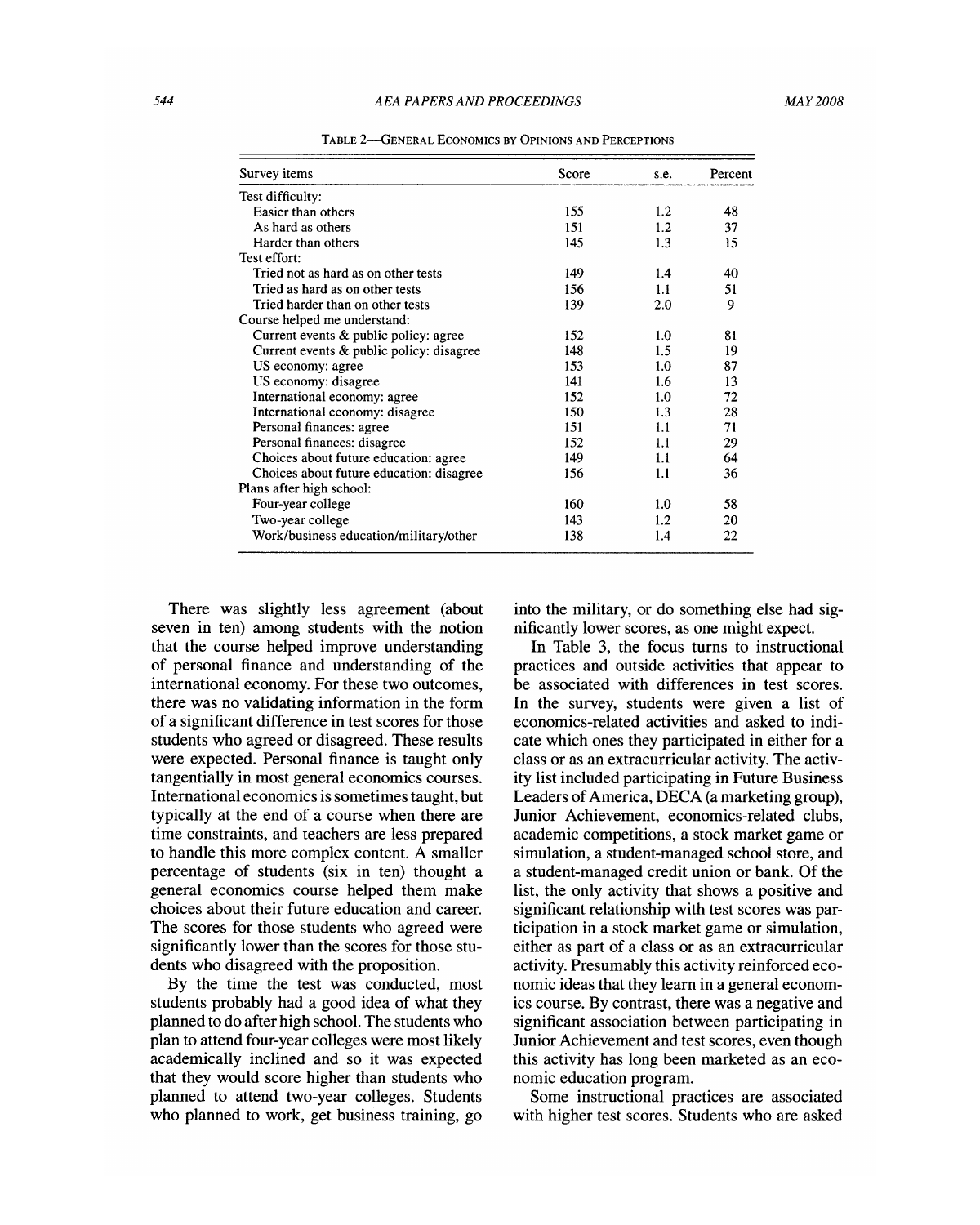| Survey items                          | Score | s.e. | Percent        |
|---------------------------------------|-------|------|----------------|
| Did stock market game in class        | 160   | 1.2  | 34             |
| No stock market game in class         | 146   | 1.0  | 66             |
| Did Junior Achievement in class       | 142   | 3.4  | $\overline{4}$ |
| No Junior Achievement in class        | 151   | 1.0  | 96             |
| In economics, write long answers      | 153   | 1.1  | 66             |
| Not asked to write long answers       | 148   | 1.3  | 34             |
| In economics use Internet:            |       |      |                |
| Yes (once month to daily)             | 153   | 1.2  | 63             |
| No/rarely                             | 148   | 1.2  | 37             |
| Pages read a day:                     |       |      |                |
| 10 or fewer                           | 146   | 1.0  | 59             |
| 11 or more pages                      | 157   | 1.1  | 41             |
| Students take required economics test | 159   | 2.7  | 11             |
| No required district economics test   | 150   | 1.1  | 89             |
| Watch/read/listen to information on:  |       |      |                |
| Personal finance: yes                 | 154   | 1.0  | 61             |
| Personal finance: no                  | 147   | 1.2  | 39             |
| Local economy: yes                    | 154   | 1.0  | 52             |
| Local economy: no                     | 148   | 1.1  | 48             |
| US economy: yes                       | 156   | 1.0  | 50             |
| US economy: no                        | 146   | 1.1  | 50             |
| International economy: yes            | 156   | 1.1  | 41             |
| International economy: no             | 148   | 1.0  | 59             |
| Work:                                 |       |      |                |
| None to once in while                 | 152   | 1.2  | 46             |
| 5 to 20 hours a week                  | 153   | 1.3  | 34             |
| More than 20 hours a week             | 149   | 1.3  | 19             |

TABLE 3-GENERAL ECONOMICS BY INSTRUCTION AND ACTIVITY

in their general economics course to write long answers to questions or assignments scored significantly higher than students who said that was never or rarely the case. Also, students who reported using the Internet fairly often (from once a week to daily) to get economic data or information for class work or homework had significantly higher scores than those students who never or rarely used the Internet for such data or information. The number of pages read a day for school or homework in all subjects distinguishes high achievers from low achievers. **A** related item from the school survey is also suggestive of an instructional practice that may improve test scores. Students in school districts that required students to take a standardized economics test scored significantly higher in general economics than students in districts without such tests, most likely because the testing held students and teachers accountable for learning economics. Although not reported in Table **3,** the same result was found for districts that just include economics questions on a broader test covering several subjects.

Whether students watch, read, or listen to information on various topics such as personal finance, the local economy, the US economy, and the international economy are all associated with significantly higher test scores. Twelfthgrade students with general economics coursework who reported never gathering information on such topics or doing so only one or two times a year (the "no" group) had significantly lower levels of achievement compared with students who reported gathering information once or twice a month or at least once a week (the "yes" group). The results also indicate there is a lack of interest in economics because half or more of the students who took general economics reported gathering no information on the local, US, or the international economy. There is, however, more widespread interest in personal finance, with over six in ten reporting that they gather information on this topic.

The results show that, working for pay or for a family business up to about 20 hours a week is unrelated to student achievement in a general economics course. Students who work more